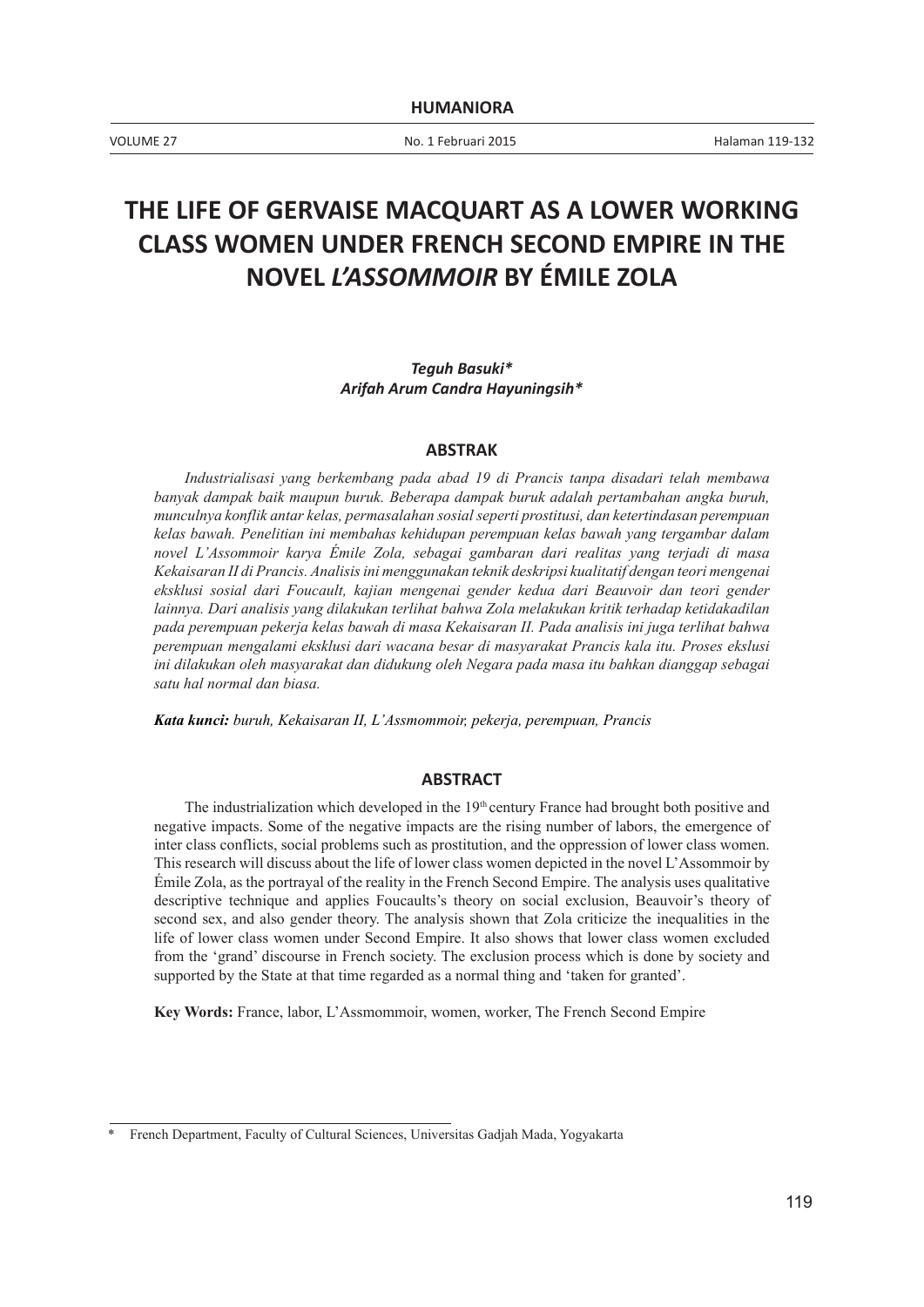## **INTRODUCTION**

The industrialization by the end of the  $19<sup>th</sup>$ century France brought tremendous changes in the country's social structure. In addition to growing factories and industrial centers, it also instigated the rising numbers of labors in France. Some skeptical opinions state that industrialization only conveys negative impacts to the society, such as urbanization, inter class conflicts, and the birth of consumerism (Nelson, 2007:2). The oppression of the working class within the social structure can be traced back from the country's social history. Labors are included in the common social class or *tiers états*, a group positioned in the lowermost level after the nobles (*noblesse*) and the churchmen (*clergé*) (Carpentier& Lebrun, 1987). The changing of leadership and authority in France, in circumstance, could not make *tiers états* acquire a better life. It can be said that they still befitted the oppressed people in the social stratification of French society, one which can be perceived in the French Empire II period.

Louis Napoléon Bonaparte or Napoléon III is the second President of the French Second Empire. Through the January 1852 constitution he legalized, the president became the solitary authority who can propose constitution or law to the legislative department. He then used it to rule as the King, no longer as a President. He announced the return of French Second Empire in November 1852 with the full support of *plebisit* (regional vote).

This writing discusses about the life of lower working class women in *L'Assommoir*, a novel by Émile Zola. Zola, who is called as the father of French Naturalism, believed that human nature is influenced by the inherited disposition and the surrounding environment. His writing method is based on his observing the surrounding authentic elements and his experimenting on some situations and environments (Husen, 2001:138-141). *L'Assommoir* is his seventh novel in *Les Rougon Macquart* series which was published in 1877. *Les Rougon Macquart* itself is an anthology containing a total of twenty works by Émile Zola released

in the span of 20 years starting from 1870. The anthology tells the life of three family branches in the French Empire II era, they are Rougon, Macquart, and Mouret families (Nelson, 2007:2). The complexity of this work lies not only on the number of characters (more than 300 characters) who have family relation to one another, but also in the story which explicitly depicts the life of higher, middle and lower class family in France at that time. While the title of *L'Assommoir* comes from the slang language used in Paris in the end of the  $19<sup>th</sup>$  century which means a shop selling cheap alcohol produced by homemade distillation. The title also represents the content of the novel which is the life of lower class workers in Paris who were trapped in alcohol addiction, poverty, and prostitution under the second Empire.

Many studies on the novel *L'Assommoir* have been conducted for the reason that this novel is one of the works included in *Les Rougon Macquart* anthology which has been translated into various languages. Gauthier in his writing on "*Zola's Literary Reputation in Russia prior to* "*L'Assommoir*" (1959), confirms Zola's position in Russian literary world. The novel gained positive reviews in Russia especially since Zola is considered as a reformer who can criticize French Empire II government. Whereas Chaitin in "*Listening Power: Flaubert, Zola, and the Politics of Style Indirect Libre*" (1999) presents an analysis on his narrative style in the novel *L'Assommoir* compared with *Madame Bovary*, a novel by Gustave Flaubert, in which both are using indirect narrative style (*style indirect libre*).

On the other hand, a study conducted by Petrey in "*Goujet as God and Worker in L'Assommoir*" (1976) criticizes this novel for it was considered as incapable to contribute any account on the solution to the problems faced by the society, yet it shows how the society themselves make negative stigmas on labors, and force them to work as hard as animals. Ibsch in his study entitled "*Historical Changes of The Function of Spatial Description in Literary Texts*" (1982) shows the historical and time contexts in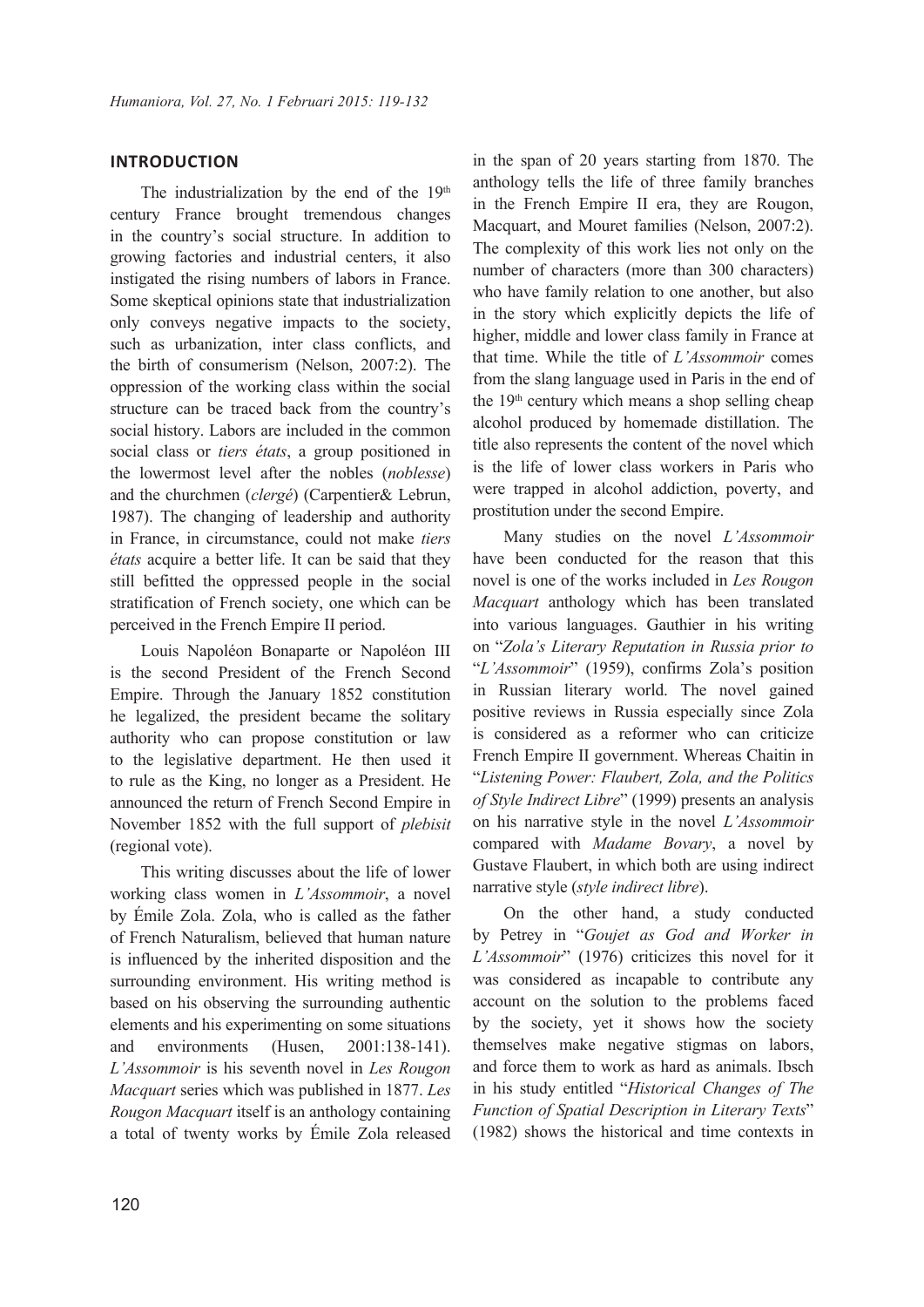Naturalism school which are clearly depicted in *L'Assommoir* novel.

Other studies about the domination of male to female in novel can be seen on the works of Endah Istiqomah Apriliani, Aquarini Priyatna Prabasmoro, Asep Yusup Hudayat in "*Penggambaran Sosok Bapak dalam Novel Il A Jamais Tué Personne, Mon Papa Karya Jean-Louis Fournier*" (2013) which aims to examine the representation of father domination and the role of autobiographical fiction in resisting the father domination. There is also an article written by Tri Marhaeni P. Astuti entitled "*The Ever Failing Counter Movement: The Case of Low Class Women Migration at Grobogan, Central Java*" (2008) which shows its reader about low class women migration at Grobogan and what caused the movement. From the literature review above, it is known that the research on the lower working class women in Zola's novel "*L'Assommoir*" has never been conducted before. Therefore, it will be a noteworthy of pointing in this research.

The labors' life, which is identical with poverty and oppression, as well as their strategy on how to survive in the society, are among the interesting topics in *L'Assommoir* novel. The novel tells about the labors in French Empire II in the beginning of the industry growth in Paris. Accordingly, this research formulates the research problems into: (a) How Zola describes the labors' life under Second Empire; (b) how the life of Gervaise Macquart represents the life of lower working class women in *L'Assommoir* novel; (c) How Zola addresses criticisms to Louis Napoleon Bonaparte's regime, related to the inequality of life between male and female workers. The social exclusion theory and gender theory are used to show how the truth is sometimes constructed by those who have the authority. Hence, the discourse produced by men tends to victimized women, as revealed in this writing. Sociology of literature approach from Lucien Goldman is used to show how environment influences someone's character; by using this approach, the research also shows how novel serves as media to picture reality in

the society. It is an attempt to provide a relatively autonomous status in literature as a social institution. In addition to the sociological and historical method, Goldmann also develops the concept of world view, which can be interpreted as a meaningful global structure. World view is closely related to social conditions. Moreover, world view is always a view of social classes, although it is not clearly visible in the social group (Damono, 1979:33)

This writing is intended to give an account on how the labors' life and the lower working class women's life in *L'Assommoir* novel are the representation of the life of *tiers états* under Second Empire. To do so, the novel *L'Assommoir* was taken as an object material. It discusses a few matters related to the questions in relevance with the life of lower working class under Second Empire regime. The discussion will start with the picture of labors' life in Paris under Second Empire and then go on to the struggle of the main character in *L'Assommoir*-Gervaise Macquart-to survive in her position as a lower worker under Second Empire. Finally, it will explain how Zola was tried to give an implicit criticisms to Louis Napoleon's regime (Second Empire), especially on how the regime did not give lower working class women the same opportunity of life, which then made them the most 'suffering'ones at that time.

# *L'ASSOMMOIR* **AND THE LABORS' LIFE IN PARIS**

*L'Assommoir* is set in labors' and workers' life in factories and industrial areas in Paris as well as their daily life in the slum area in the outskirts of Paris. The period depicted in the novel is around Napoléon III's *coup d'état* incident in 1851. The story is divided into two parts. The first part tells about Gervaise Macquart who ran away to Paris with her lover, Auguste Lantier. There, she worked as a laundress in a sweltering laundry in the most slum area of Paris. After they had got two boys namely Claude Lantier dan Étienne Lantier, her husband left her. She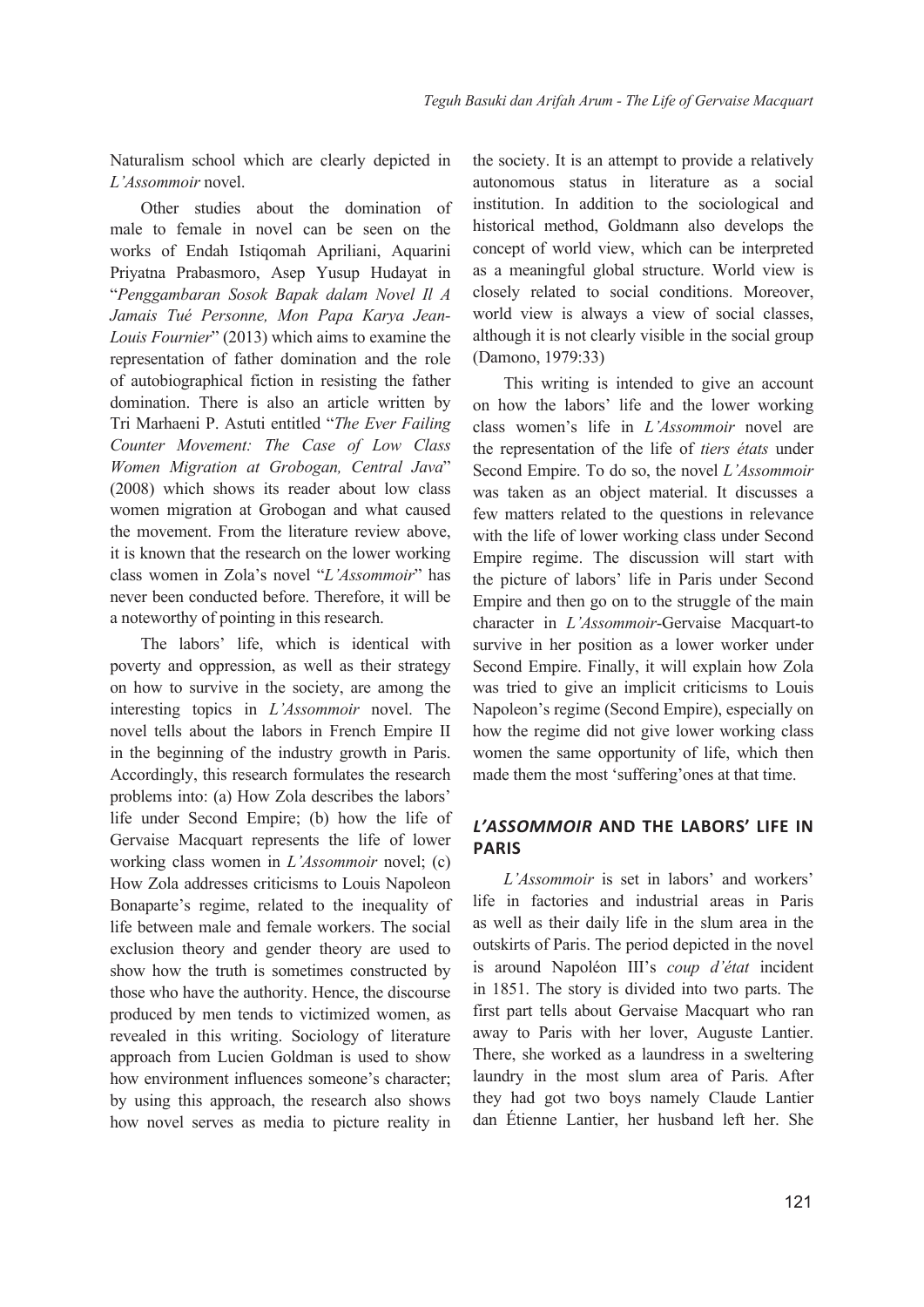then had a relationship with Coupeau, a roofman. They got married and had a daughter named Anna Coupeau. In her blissful moment, Gervaise succeed in establishing a new laundry. However, the happiness did not last long.

The second part tells about misfortunes in Gervaise's life. It started with Coupeau's accident while repairing a roof which made him hospitalized. During his excruciating treatment, Coupeau started to consume alcohol, which turned him into a drunkard and unwilling to work anymore. The condition worsened with the arrival of Auguste Lantier, who was received with open hand by Coupeau, to their house. Gervaise had to endure all of the economic burden and family debt on her own, although in fact she got some help from Goujet, her cousin who secretly loved her. At the end, Gervaise's business went bankrupt and she became depressed and followed her husband's path to be an alcoholic until she died.

In the preface to the novel, Zola admits that *L'Assommoir* is his most precious and most heart wrenching work. He also said that this is the first novel which tells the reality about people who have never previously been disclosed, without any made up story. He did not deny the criticisms addressed to him that in this novel he depicted the lives of workers and the lower classes in Paris, but applied language style. It was very different from other literary works which he considered as still using academic and the upper class's language. Equally important, he did not want that the characters in his novels were considered evil, because he thought the all characters are basically good except that they were the victims of ignorance and the rigors of life in the environment around them.

*Je ne me défends pas d'ailleurs. Mon oeuvre me défendra. C'est une oeuvre de vérité, le premier roman sur le peuple, qui ne mente pas et qui ait l'odeur du peuple. Et il ne faut point conclure que le peuple tout entier est mauvais, car mes person-nages ne sont pas mauvais, ils ne sont qu'ignorants et gâtés par le milieu de rude besogne et de misère où ils vivent. Seulement, il faudrait lire mes romans,* 

*les comprendre, voir nettement leur ensemble, avant de porter les jugements tout faits, grotesques et odieux, qui circulent sur ma personne et sur mes oeuvres (Zola, 1877:3-4).*

I do not defend myself elsewhere. My work will defend me. It is a work of truth, the first novel about the people who do not lie, and it has the smell of real people. And we must not conclude that the whole people is bad, because my person-households are not bad, they are only ignorant and spoiled by the middle of rough work and misery in which they live. Only he would read my novels, understand clearly seen together, before wearing ready-made judgments, grotesque and hateful circulating about me and my work

This novel explicitly portrays the life and realities of labors in the end of the 19<sup>th</sup> century Paris with all of the difficulties in it. One of the positive sides of Second Empire is the growth of economy marked by the escalation of credits, emergence of new factories, trade to foreign countries, construction of streets and railways to support the trade, and the development of modes of communication. Above all, Napoléon III showed more interest than his predecessors to develop Paris. As a part of his political dealings, he embraced the labors and working class people with the promise of improvement in their life, as well as the vision to make Paris to become the Centre of the world both in industry and entertainment.

The rapidly growing industry in the French Second Empire era also changed the *façade* of Paris and brought urban life atmosphere there. It did not take a long time to establish the suburban area in the outskirts of Paris. The area is jampacked with labors and workers who came from villages and other areas to pursuit their dreams of a better life in Paris (Lorwin, 1954:10). They chose to live there because the housing lease price was much cheaper than in Paris, even though it was a slum area and far from the 'clean' circumstance .

Several kinds of professions in Paris industries in the 1850s are portrayed in this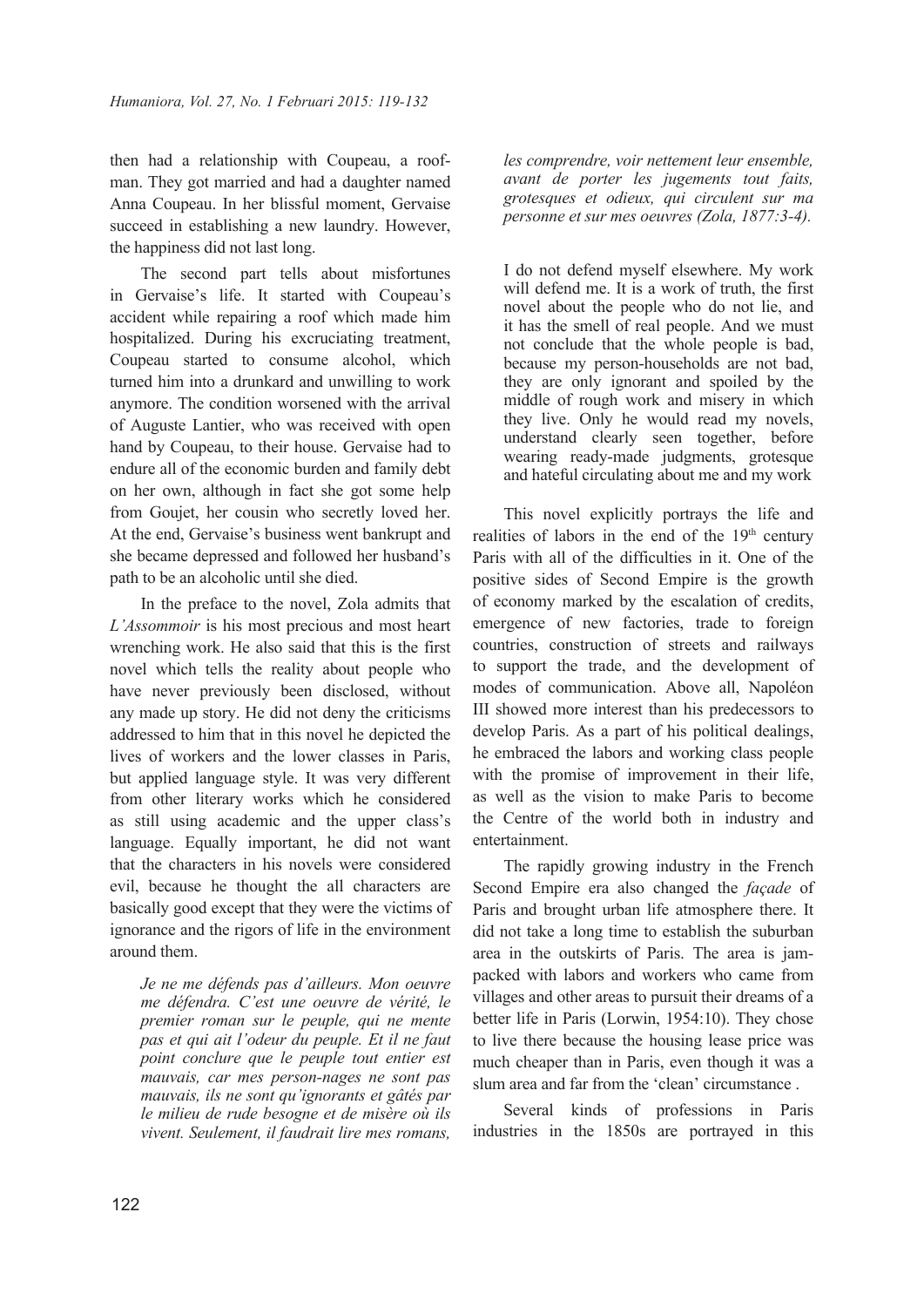story. Some of them are builders, plumbers, roof men, carpenters, butchers, laundress, factory labors, tailors, watch makers, nail factory labors, street sweepers, ironers, florists, lace makers, embroiders, etc. They left home early in the morning and headed to the outskirts of Paris, jostling on dirty and muddy streets to the factories or workshops in Paris. They only came back home after the sun set.

The life in the industrial and suburban area of Paris is an upsetting one. As portrayed in *L'Assommoir*, the labors and lower class workers lived in dirty, vile, and inappropriate apartments. People living in this area are described to hate each other due to hardships in their life, which made them regard their neighbors as enemies. They preferred to listen to gossips and wicked news than good ones. There was hardly any privacy in the apartments and rented houses. The shared walls and the doors set face to face let everyone to discover each other's activities in the house. The extreme weather conditionextremely hot in the summer or extremely cold in the winter-put them in a worst health condition. It was worsened by the landlords' harsh treatments. They collected higher rent but provided minimum facilities. They would cruelly send the tenants out to the street for overdue payment (Zola, 1877:367).

The health condition of the labors at that time was miserable. The lack of garbage disposal made litter and waste from the factories piled onto the streets. One block of apartment had only one toilet and bathroom to be used by several families at a time. Consequently, they hardly enjoyed individual sanitization (Foley, 2004:58). In addition, the cleaning service attendants simply threw the garbage to Seine River, turning the river into a flow of trash while running through the city of Paris. Only those who earned more money and rented in the lower floors could consume water freely. As the result, people were suffering from cholera, dysentery and other epidemic diseases causing a high mortality rate to both children and adults (Price, 1987:216).

Another interesting thing revealed by Zola in this novel is that, in the middle of the worsening condition and hard life of the labors and workers under Napoléon III, there was a good character that was not addicted to alcohol. Goujet, who represents *'honnete ouvrier'*or honest workers in *L'Assommoir* is portrayed as a clean, neat and smart character living in a habitable house with a harmonious family.

*Goujet était un colosse de vingt-trois ans, superbe, le visage rose, les yeux bleus, d'une force herculéenne. À l'atelier, les camarades l'appelaient la Gueule-d'Or, à cause de sa belle barbe jaune. Les Goujet gagnaient encore à être fréquentés. Ils faisaient de grosses journées et plaçaient plus du quart de leur quinzaine à la Caisse d'épargne. Dans le quartier, on les saluait, on parlait de leurs économies. Goujet n'avait jamais un trou, sortait avec des bourgerons propres, sans une tache. Il était très poli, même un peu timide, malgré ses larges épaules. Les blanchisseuses du bout de la rue s'égayaient à le voir baisser le nez, quand il pas-sait. Il n'aimait pas leurs gros mots, trouvait ça dégoûtant que des femmes eussent sans cesse des saletés à la bouche. Un jour pourtant, il était rentré gris. Alors, madame Goujet, pour tout reproche, l'avait mis en face d'un portrait de son père, une mau-vaise peinture cachée pieusement au fond de la commode. Et, depuis cette leçon, Goujet ne buvait plus qu'à sa suffisance, sans haine pourtant contre le vin, car le vin est nécessaire à l'ouvrier. (Zola, 1877:121)*

Goujet is twenty three years old, handsome, endowed with reddish face and blue eyes, and strong resembling Hercules. In his workplace, his friends call him *Gueule-d'Or* for his alluring blonde goatee. Goujet's family enjoys a happy life, with some saving in a Bank. His family are well respected owing to his economic condition. Goujet always wears clean, spotless and flawless clothes. He is polite and shy, even though he has very broad shoulders. Whenever he passes, the laundry workers at the end of the big street will cheer without him notice. He dislikes them because he cannot understand why women can speak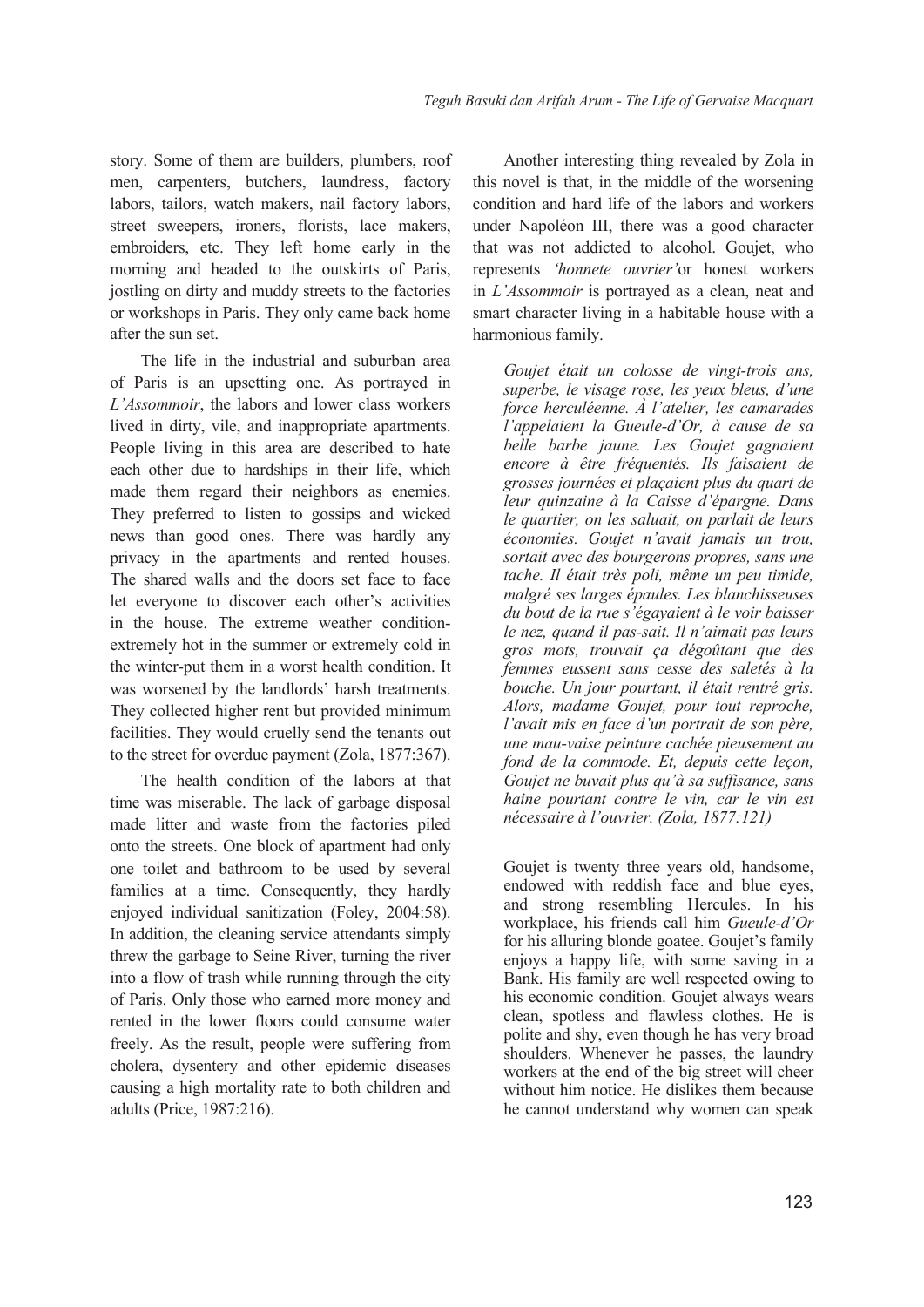dirty and nasty words. One day, he went home from work drunk. Madam Goujet then took her husband's painting, an ugly painting kept in the lowest drawer of her vanity. From that moment, Goujet never drinks anymore. However, he cannot hate wine, since it is needed by the workers. (Zola, 1877:121).

The polite, shy and handsome Goujet was an idol of female workers, including those who worked in the laundry where Gervaise worked. He did not like to drink alcohol even more after her mother reminded him about the incident happening to his father after he was drunk. Unlike his friends, Goujet's hatred to drinking alcohol enables him to save some money which he deposited in the Bank. He was also very generous and willing to donate some money for Gervaise.

Goujet's presence within the 'sick' society is like the two sides of a coin. On one side, he gives the hope that there is still a hero who is not influenced by the negative things and the hardship of the lower class society's life in France. On the other side, the presence of a hero implies how the society tactlessly 'punished' the workers from the lower class to stay in the class forever (Petrey, 1976:241). Despite their good deeds, they had no hope for moving up to the higher class and to get a better living. Goujet who was hard working, faithful to the family, polite, smart, and did not drink alcohol remained to have the same fate as the jobless, lazy, and alcohol addict like Coupeau and Auguste Lantier. In other words, Goujet is used by Zola to portray that a good character whose behavior is in accordance with the norms is only an ideal, but unappreciated by the society at that time.

Zola gave Goujet a portion for the protagonist character in this novel, but unfortunately Goujet was not female character. The female character, Gervaise Macquart, was shown as a very unfortunate female on earth through the novel. She had run away with Auguste Lantier from her family who used to support and love her, only to land into Lantier's domination. When Auguste ran away, Gervaise meet Coupeau. For a while,

she thought that she'd found her happiness in him, but it did not take long to realize that happiness was not at her side. She was forced to work hard to support her family, while Coupeau fell into alchohol addiction. Once again, she was subordinate under male's domination. The next part will discuss about Gervaise life, as a representation of lower working class women under Second Empire.

# **GERVAISE MACQUART'S MISERABLE LIFE AS A LOWER WORKING CLASS WOMAN IN**  *L'ASSOMMOIR*

The dream of getting a better life in an industrial city was the cause of the increasing number of people. They used to work as farmers on cultivation and farms in the village and came to Paris to be workers and labors in industries. What happened to Gervaise and Auguste was typical in that they both ran away from the village with the hope of having a better life in Paris. However, Gervaise had to spend her days as a laundress in one of the most sweltering corners in the city of Paris to earn money just enough to fulfill her daily needs.

#### *-Qu'est-ce que tu fais ?… Où vas-tu ?*

*Elle ne répondit pas d'abord. Puis, lorsqu'il répéta sa ques-tion, furieusement, elle se décida*

*-Tu le vois bien, peut-être… Je vais laver tout ça… Les enfants ne peuvent pas vivre dans la crotte.*

*Il lui laissa ramasser deux ou trois mouchoirs. Et, au bout d'un nouveau silence, il reprit :*

*-Est-ce que tu as de l'argent?*

*Du coup, elle se releva, le regarda en face, sans lâcher les chemises sales des petits qu'elle tenait à la main.*

*-De l'argent! où veux-tu donc que je l'aie volé ?… Tu sais bien que j'ai eu trois francs avanthier sur ma jupe noire. Nous avons déjeuné deux fois là-dessus, et l'on va vite, avec la charcuterie… Non, sans doute, je n'ai pas*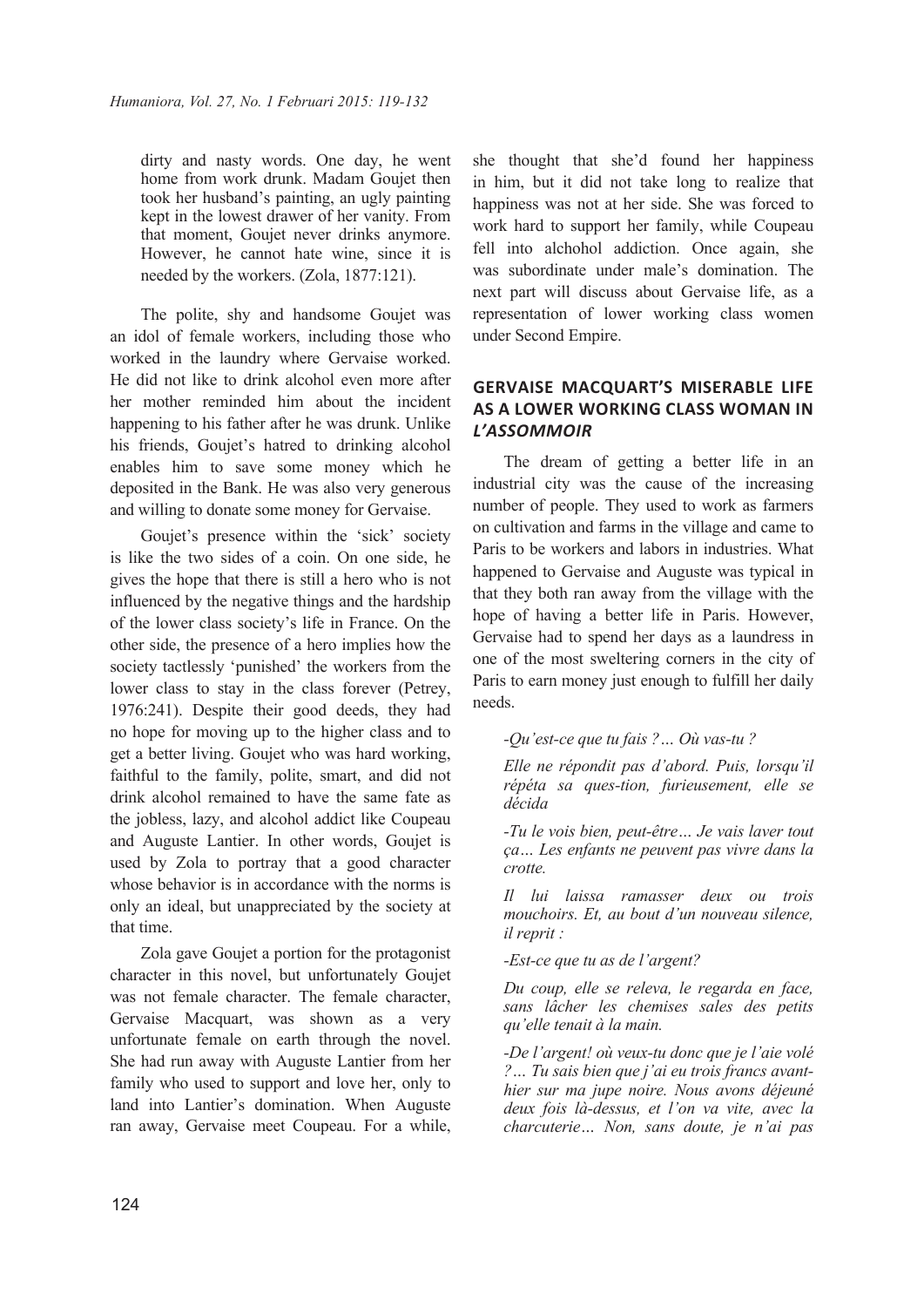*d'argent. J'ai quatre sous pour le lavoir… Je n'en gagne pas comme certaines femmes (Zola, 1877: 15)*

-What are you doing... Where are you going?

She did not reply at first. Then, when he repeated his calling furiously, she decided to answer.

-You see, maybe ...I'll wash it all ...The children cannot live in the mud. He let her pick up two or three handkerchiefs. And, after another pause, he continued:

-Do you have money?

In sudden moves, she got up, looked into his face without letting go of the dirty small shirts she held in her hand.

-Money! Where do you want so that I can steal it? ...You know I got three francs before yesterday on my blackskirt. We had lunch twice about it, and it goes fast, with the deli... No, of course I have no money. I get four francs for the works...I do not get as much as some women (Zola, 1877:15).

Gervaise was stressed because her husband (Auguste) did not work. The above excerpt shows that he was just asking where she went without any intention to help her. It is also clear that working choice as a laundress was not her choice that had imagined before. She took it rather than working in the factories competing with men. Above all, she could not stand seeing her children starving.

Slowly but sure, Gervaise started to realize the fault in her previous decision to run away with Auguste. But she didn't have much choice at the time. After living with him under the same roof, Gervaise felt a huge distance now between her and Auguste. He used to treat her kindly, but then changed into a stranger who treated her badly. She was subordinate in the family relationship.

There are a lot of aspects contributing to the subordination of women. Those are the feeling of powerlessness, injustice, discrimination, limited self esteem, and lack of self-confidence. Thus, women's subordination is a situation where a power relationship exists and men dominate

women. Simone de Beauvoir argues, women are reduced to the status of the second sex and hence subordinate because men view women as fundamentally different from themselves (Beauvior, 1974).

Apart from the domination of her husband, Gervaise as female worker had also experience inequality in the society. Female workers had minimum working options in the city, in which they receive less wage than male workers. Thus, women would always have job to do which required skill. The inequality was one of Industrial Revolution's effect. Machines were brought from inside and outside of the country in order to speed up the production, optimize the work, and reduce the number of workers so the factory owners could gain maximum profit since they did not need to pay much for the workers' wage. Male workers were considered to be the only one with the abilities to operate machines in factory.

In *L'Assommoir*, the workers thought that those machines were blessing. It would help them a lot and make them finish their work faster. They even considered that being in close proximity with the machines was a privilege any other workers could not gain. Furthermore, those who could operate bigger machines would get praises from their colleagues who could not do it. Goujet received one when he showed off the machine in his factory to Gervaise.

*Venez donc. Ce n'est rien, ces machines… C'est au pre-mier qu'il faut voir.. La vaste salle, secouée par les machines, tremblait ; et de grandes ombres flottaient, ta-chées de feux rouges. Mais lui la rassura en souriant, jura qu'il n'y avait rien à craindre ; elle devait seulement avoir bien soin de ne pas laisser traîner ses jupes trop près des engrenages. Il marcha le premier, elle le suivit, dans ce vacarme assourdissant où toutes sortes de bruits sifflaient et ronflaient, au milieu de ces fumées peuplées d'êtres vagues, des hommes noirs affairés, des machines agitant leurs bras, qu'elle ne distinguait pas les uns des autres. (Zola, 1877:86, 191)*

Come here..They're nothing, those machines.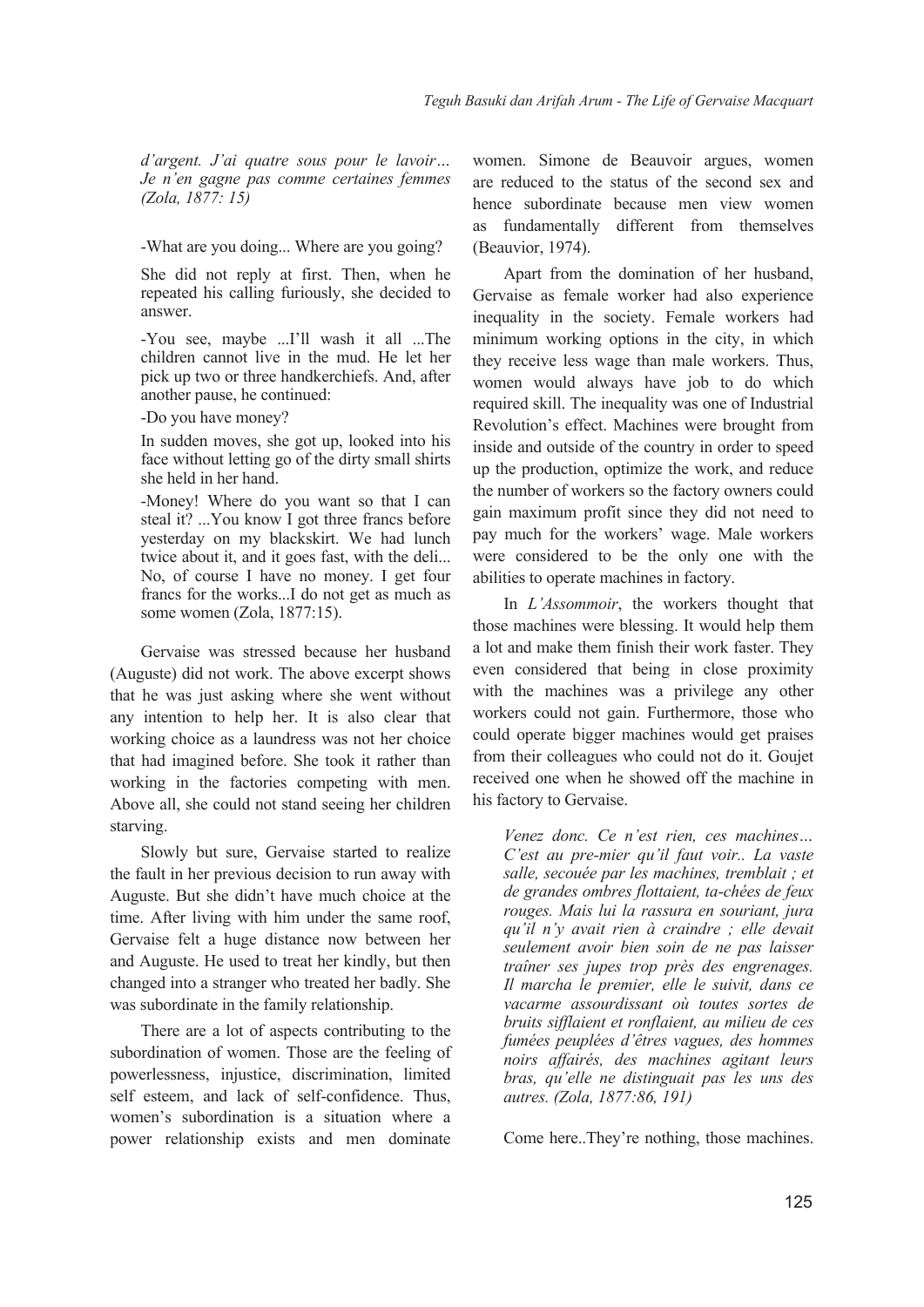In fact, that is the first thing you need to see... The big room was shaking by the quivers of the machines, with the long red shadows of its smoke. He convinced Gervaise while smiling, that there was nothing to be afraid of; she just needed to lift her skirt up high so it won't be too close to the machine's wheels. Goujet walked in the front, followed by Gervaise amid the thundering grunts of the machines within the billowing thickening smoke, pitch black men were working on the machines with their hands without bothering each other. (Zola, 1877:86, 191).

The arrival of the machines was welcome. Yet, as the time went by, when the workers' roles began to shift and be replaced by the machines, they started to curse the machines in their factories. Gervaise had a similar thought. In the end, she felt that all of the misfortunes befall on her and her family because of the machines in the factory.

*Plantée devant l'Assommoir, Gervaise songeait.. Peut-être qu'une goutte lui aurait coupé la faim. Ah ! elle en avait bu des gouttes ! Ça lui semblait bien bon tout de même. Et, de loin, elle contemplait la machine à soûler, en sentant que son malheur venait de là, et en faisant le rêve de s'achever avec de l'eau-de-vie, le jour où elle aurait de quoi. Mais un frisson lui passa dans les cheveux, elle vit que la nuit était noire.(Zola, 1877:462)*

Standing in front of the *l'Assommoir*, Gervaise was thinking. Perhaps a drop would cut off his hunger. Ah! She had drunk drops! It seemed very good nonetheless. And, by far, she contemplated the machine, feeling the hurt coming from there, and making the dream ended with water-of-life, the day when she had not had anything left. But as a shudder passed her hair; she saw that the night was dark.(Zola, 1877:462)

In fact, Gervaise was not the only one who suffered the bad impacts of industrialization and the changing of human resources into machines. Thousands of workers and labors in France at that time also felt the same. That was understandable, considering that the only choice for lower class

people is working to earn money. Almost every worker and labor at that time started to work from early childhood. Unlike the higher class, the workers did not have a chance to get education. Consequently, they could not survive in the society which required education or knowledge as capitals. The only option left was working as manual labors in the factories or other industries that are available.

The long working hours, heavy workloads, minimum wage, and depraved living made the workers and labors depressed. The only amusements they could enjoy to 'release' the stress were alcohol and sex, which were commonly found in Paris at that time. They would take these enjoyments without caring about the risks and consequences. Many went into small shops along the streets to drink alcohol on their way back from the factories. Some time, they would spend all of their money in there.

One of the liquor shops described in this novel is *L'Assommoir*. Zola described in detail the milieu of a liquor shop in the outskirt of Paris namely *L'Assommoir*. Similar places could be found in the outskirt of the towns and the industrial centers.

*L'Assommoir du père Colombe se trouvait au coin de la rue des Poissonniers et du boulevard de Rochechouart. L'enseigne portait, en longues lettres bleues, le seul mot : Distillation, d'un bout à l'autre. Il y avait à la porte, dans deux moitiés de futaille, des lauriers-roses poussiéreux. Le comptoir énorme, avec ses files de verres, sa fontaine et ses mesures d'étain, s'allongeait à gauche en entrant ; et la vaste salle, tout autour, était ornée de gros tonneaux peints en jaune clair, miroitants de vernis, dont les cercles et les cannelles de cuivre luisaient. Plus haut, sur des étagères, des bouteilles de liqueurs, des bocaux de fruits, toutes sortes de fioles en bon ordre, cachaient les murs, reflétaient dans la glace, derrière le comptoir, leurs taches vives, vert pomme, or pâle, laque tendre. Mais la curiosité de la maison était, au fond, de l'autre côté d'une barrière de chêne, dans une cour vitrée, l'appareil à distiller que les consommateurs voyaient fonctionner, des*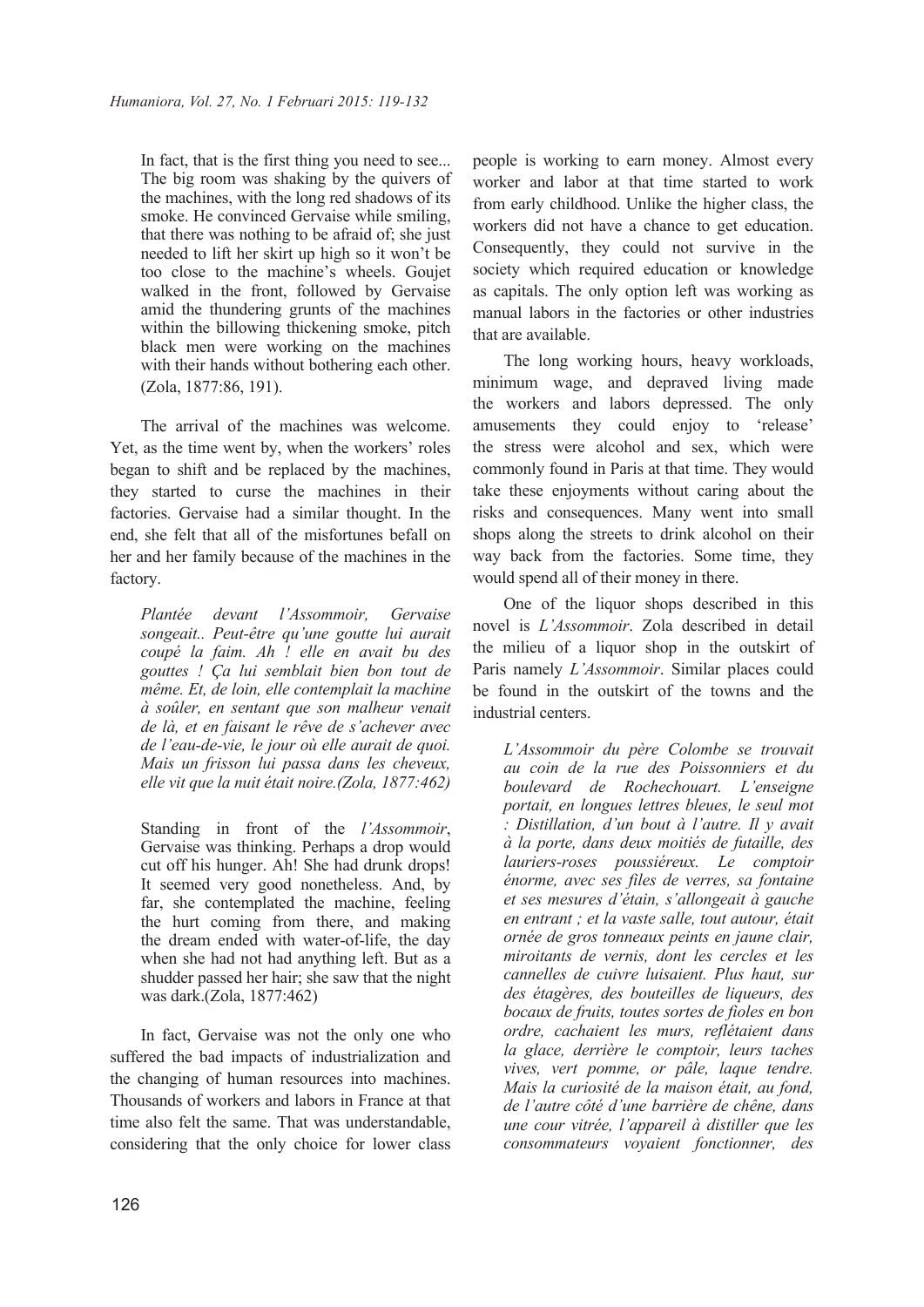*alambics aux longs cols, des serpen-tins descendant sous terre, une cuisine du diable devant laquelle venaient rêver les ouvriers soûlards.... Et, du comptoir, des tonneaux, de toute la salle, montait une odeur liquoreuse, une fumée d'alcool qui semblait épaissir et griser les poussières volantes du soleil.. (Zola, 1877:39-40)*

*L'Assommoir* owned by Père Colombe is located in the corner of Poissonniers street and Rochechouart boulevard. Its huge sign overhead was plainly written in blue letters: DISTILLATION. There are two doors inside, covered in oleander dust. That place, a big bar with lines of glasses, fountain, as well as the remaining of tin piling up on the doorway, and the extensive room decorated with big insipid yellow painted barrels layered with sparkling varnish surrounding cinnamon-like tins. Above it, on the shelves, rows of liquor, juice bottles of all kinds in order covering the wall of which shadows reflected on the mirror behind the bar, glistening beautifully, green like apples, pale golden, and sparkling. However, the one which provokes curiosity on the house, actually, is the other side of the oak which becomes the barrier in the yard, a distillation space in which the consumers can see the device works. A long, curving all around device just like a snake, lies on the ground, and yes, the devil's kitchen where the drunkards' dreams are made. On the other hand, barrels filled with liquor are located along the room, emitting the smell of mixed syrup, alcohol, and smoke which thicken the liquor's aroma mixing with the dust of the sun. (Zola, 1877:39-40)

The need to relax, meeting up with colleagues in a cheap place which may well give great satisfaction were the reasons why liquor shops such as *L'Assommoir* were always filled with customers. The liquors served in those places were distillated in home industries with high alcohol content and of course unhygienic. The distillation process of the drinks was done in the backyard of the shop which could be seen by all of the customers. The workers usually dropped by after working until midnight. Every so often, they could not make it home because they were too drunk and would stay there until the break of the dawn.

*L'Assommoir* had turned into a vicious circle for the workers day by day. Even Gervaise who hated alcohol, finally became one of the regular visitors at the end of this novel. She thought that alcohol was her best friends, to whom she could share a minute of her miserable lives to forget her problems, her abusive husband and ex-husband.

Besides alcohol, sex became another source of fun. It might be with their spouses or prostitutes. In this novel, Zola shows it explicitly through Coupeau's unfaithful conduct against Gervaise. He could exercise the 'power' as a male during a sexual intercourse with women, without bothering to tie the knot with any of them.

*.. Les femmes, ça me connaît, je ne leur ai jamais rien cassé. On pince une dame, n'est-ce pas? mais on ne va pas plus loin ; on honore simplement le sexe… (Zola, 1877:165)*

.. Women who know me, they know that I won't tell unscrupulous stuffs. All of us want women, don't we? But we won't move too far; coz what we want is only sex... (Zola, 1877:165)

The fact that it was very easy to find brothel in the Napoléon III era relates to one of Napoléon III's visions, i.e., to make Paris into an industrial city and the center of amusement in the world to beat London. To reach that goal, he and Baron Haussmann carried out a giant project in Paris. It started from the rehabilitation of the city of Paris, the addition of water storage pipelines, disposal ducts, addition of railway tracks, and electricity rehabilitation. After that, the project focused on the building of opera houses, amusement centers, hotels, restaurants, shops, and factories. More than that, Napoléon III with Baron Haussmann also established the organizer for World Exposition in 1855 and 1867 which succeed in attracting customers from abroad to visit, stay, even invest their capitals in Paris. One of the project in the organization of the massive expo was the opening of prostitution places with commercial sex workers brought from various places (Ditmore, 2006:171). Commercial sex workers in Second French Empire era were grouped into several types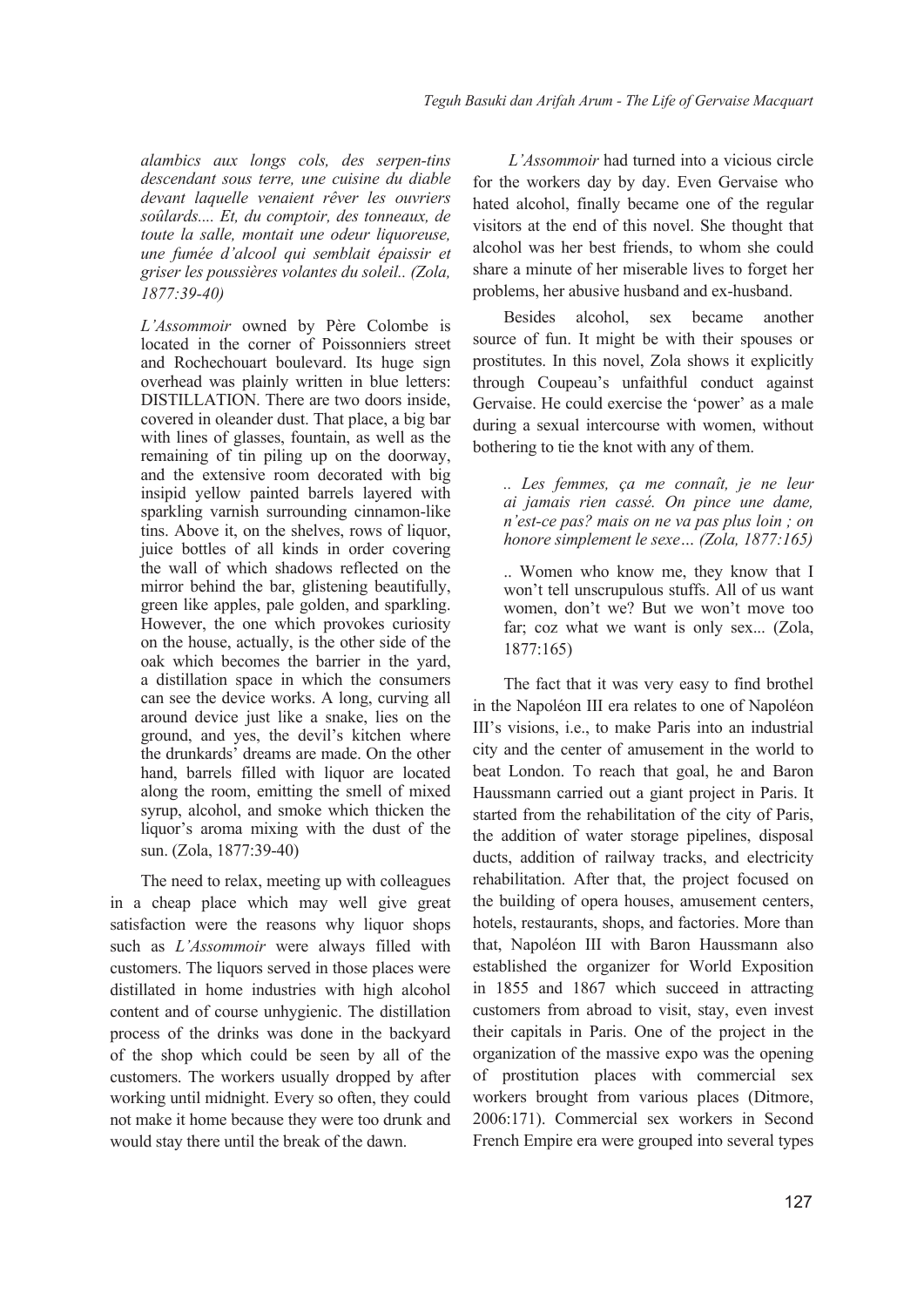such as the ones who became the mistresses of noblemen or royal family members, the ones who worked under a great prostitution place in Paris, and the ones who worked in small prostitution houses in the outskirts of Paris. This last type was the biggest in number and always became the destination of workers and labors, including the characters in *L'Assommoir* novel.

Gervaise's miserable life also resulted as an impact of her social class as *tiers états*. At that time, female domesticity was one of a large social issues, but nobody raised a hand to protest, as if it was a 'taken for granted' thing. However, this domesticity will be different if seen from different social class. In her *Ladies of the Leisure Class*, an account of the history of nineteenth century France, Bonnie Smith (1981) argues that bourgeois women created and actively promoted the culture of female domesticity. She argues that such women had real power over their households. Their cult of domesticity protected their position and expressed the world view that grew out of their household reign. Thus, the bourgeois women did not feel that domestification was actually a form of patriarchal domination to subordinate them, because they still have money and power to subordinate other class: the lower class/*tiers états* Gervaise belonged to.

# **BEING A LOWER WORKING CLASS WOMEN UNDER SECOND EMPIRE**

Zola depicts the life of lower working class women under Second Empire as a kind of hell on earth. Lower working class women were subordinated by patriarchal order through their husband's act, while the State provided nothing to guarantee that they could live the same life as that of men or to live as an equal citizen. Through *L'Assommoir*, Zola addressed an implicit criticism to Napoléon III as the Emperor of the Second Empire. Moreover, he underlined the failure of Napoléon III to provide a better life for his citizens, especially for the lower class.

In 19<sup>th</sup> century, less than 10% of French citizens lived in big cities; the rest of the 90%

lived in the villages. With the 38% increase of French population in the beginning of the  $19<sup>th</sup>$ century, the urbanization also increased to 300% especially in Paris (Price, 1987:87). Urbanization was rising along with the increasing numbers of villagers who went to the cities to get a better life. The city promised great opportunities for jobs with fixed salary which they could then keep or send to their family in the village. Unfortunately, only men were encouraged to migrate to the city and seeking for a job there. Women were supposed to stay in the village. They are often intentinally made afraid of the danger of living in big cities (Strumingher, 1983).

The main character in this novel, Gervaise, was brave enough to make a decision to go to Paris, but not because she wanted to get a better job. She was motivated by the dream to be able to live with her lover, Auguste Lantier, away from their family in Placans. Unfortunately, the happiness lasted only for a while, ended by Lantier's disappearance. Gervaise was left alone, and struggled to survive in Paris with her two children. She worked in a laundry as a laundress, working 8 hours a day with insufficient time to rest, to support her living. The laundry was damp, with pools of water everywhere, and very hot in summer. There was barely a space to breathe because the first floor was full with water tanks, washing tub, and drying machines.

*Le lavoir était situé vers le milieu de la rue, à l'endroit où le pavé commençait à monter. Au-dessus d'un bâtiment plat, trois énormes réservoirs d'eau, des cylindres de zinc fortement boulonnés, montraient leurs rondeurs grises ; tandis que, derrière, s'élevait le séchoir, un deuxième étage très haut, clos de tous les côtés par des persiennes à lames minces, au travers desquelles passait le grand air. À droite des réservoirs, le tuyau étroit de la machine à vapeur soufflait, d'une haleine rude et régulière, des jets de fumée blanche (Zola, 1877:18)*

It is located in the middle of the street, exactly where the sidewalks start to hike. There are three big water tanks filled with water,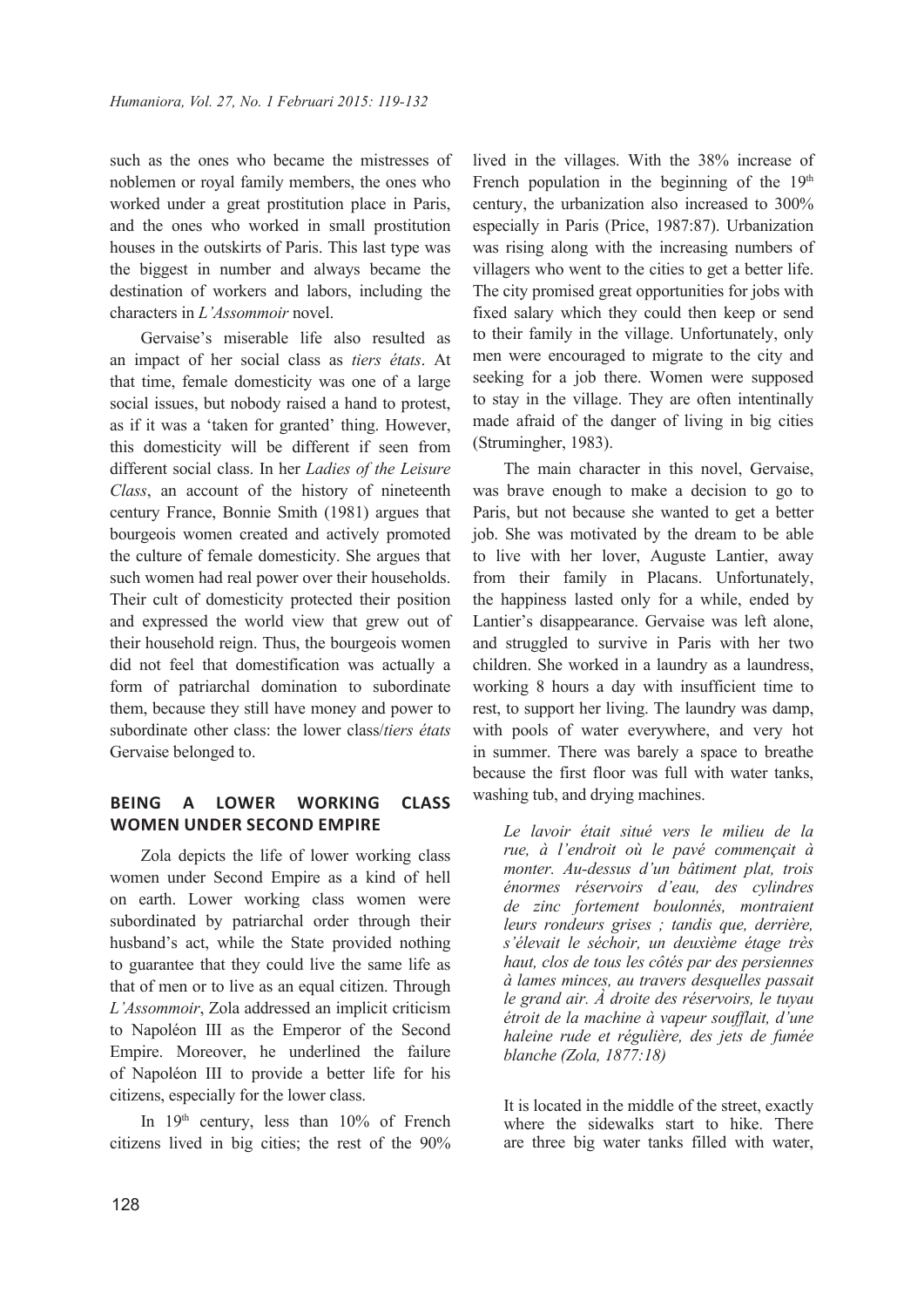cylinder roofing with pointy tip, showing the grey curve. Whereas behind the dryer is the second floor of which all of its sides are closed with thick windows from which we can see directly on to the outside of the building. On the right side of the water tank was a small pipe with constant billowing fume, with steady and regular hauls, fuming out white smoke (Zola, 1877:18).

The gender identity is one of the influencing factors in the employment especially in the industrial era in Europe. It was quite normal that men and women earned imbalanced amount of wages. Female workers always earned less than the male. The reason was, men were supposed to use their wage to support the family regardless of their marital status. Whereas the wage earned by women were considered supplementary of the men's wages, regardless of women's marital status (Scott, 1988:163). It brought both advantages and disadvantages. For male workers, the wage they earned would be enough to make their end meet. If their wives were also working, of course the monthly income would increase as well, which means, a better and appropriate living for the family. It is contrary to the situation women workers experience. Although they were still single, the wage they earned would not be sufficient to support even a modest life. If they already had a family, their wages would be to support the family. If they were single parents with children, the little wage would be insufficient to meet the daily needs. That is exactly what happened Gervaise. Her wages was used to support her family, while her husband's wage was spent on alcohol and prostitute.

The imbalanced wage triggers more problems female workers had to face: the life of their children and unplanned pregnancy. It was common in the lower class society in Europe, especially those who live in the industrial areas, to have more than 3 children with insufficient earning. During their pregnancy, female workers often had to work until dawn. After giving birth to a baby, the baby would sometimes be brought to dirty workplaces filled with pollution (Price,

1987:70). The baby was prone to ilnesses. As the results, the infant and children mortality was high. From the education side, the children could not enjoy good education. When they grew up, they would end up at the same place, i.e, their parents' workplace, to become labors and lower class workers.

Female workers in the  $19<sup>th</sup>$  century France was trapped in the dualism of production and reproduction roles. On one side, they were given opportunity to work in the industrial field which used to be reserved for men only. On the other side, women were also demanded to continue their reproductive functions, i.e., giving birth and raising children (Foley, 2004:56). In fact, many of them became single parents after their husband or spouses left them. The *cohabitation* phenomenon was common among labors and lower class workers at that time. Men did not want to be burdened with spouses and children, in order that their income would stay untouched. Unfortunately, women had to carry the burden of raising the children by themselves without moral and financial supports from their men. Zola describes this through Gervaise and Auguste Lantier characters.

The people disregard the female workers who were also single parents, especially because they questioned the ability to raise children well while also working in the factories. There were some who blamed the female workers as the main reason why many men were trapped in alcohol addiction. The reason was that female workers would likely ignore their family and spouses, so the husbands who felt not being well taken care would choose to go to liquor shops and consume alcohol (Foley, 2004:77).

Gervaise in this novel was portrayed as a victim of such assumption and stereotyping of the French society towards female workers. She had to raise her children on her own after being left by her lover. Although she then remarried, she still had to carry the heavy burdens on her shoulders, especially when her husband turned into a drunkard. The desperation on her horrible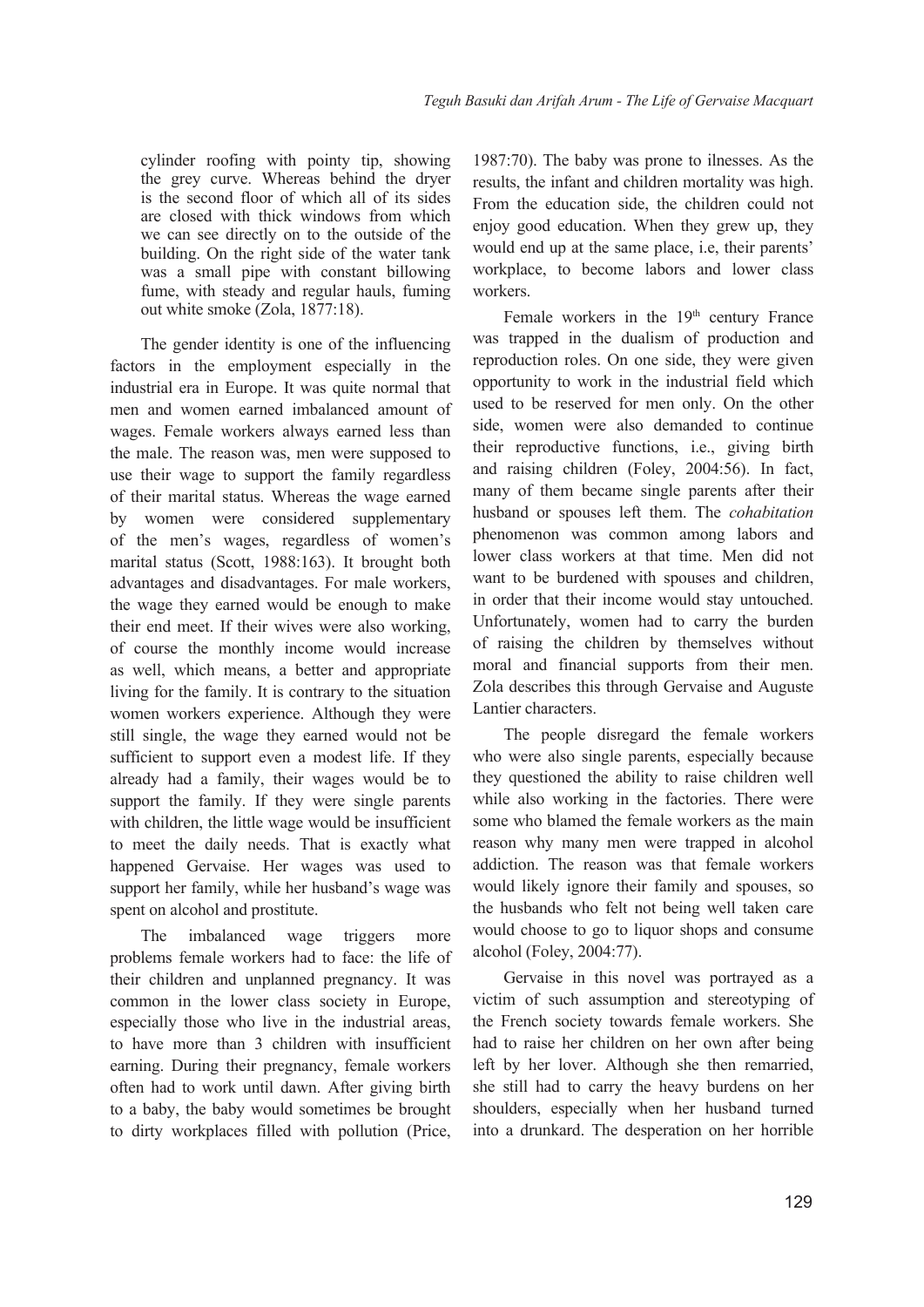fate made Gervaise into an alcohol addict, which in the end, made her child to be unable to hold on and then left her to be a sex worker.

*Mais, lorsque l'hiver arriva, l'existence devient impossible chez les Coupeau. Chaque soir, Nana recevait sa raclée. Quand le père était las de la battre, la mère lui envoyait des torgnoles, pour lui apprendre à bien se conduire. Et c'étaient souvent des danses générales ; dès que l'un tapait, l'autre la défendait, si bien que tous les trois finissaient par se rouler sur le carreau, au milieu de la vaisselle cassée. ... Son père, depuis longtemps, ne comptait plus ; quand un père se soûle comme le sien se soûlait, ce n'est pas un père, c'est une sale bête dont on voudrait bien être débarrassé. Et, maintenant, sa mère dégringolait à son tour dans son amitié. Elle buvait, elle aussi. ..(Zola, 1877:413).*

But when winter came, the existence becomes impossible for the family of Coupeau. Every night, Nana received his beating. When the father was tired of the fight, the mother will teach her how to behave. And they often make a ritual dances as soon as one was beating the other defended, so that all three ended uprolling around on the floor, amid the broken crockery... His father had long no longer counted; when a father gets drunk like his got drunk, it's not a father, that's a dirty beast of which we would like to be rid of. And now his mother in turn tumbled in his friendship. She drank, too. ... (Zola, 1877: 413)

The unscrupulous fate befallen on Gervaise in the novel *L'Assommoir* becomes another portrayal of the female workers' life reality in the Second French Empire era. At that time, women did not have any control on their own life. They were in the lowest level of the social structure. It was common that they were not considered as the part of French citizens although their number at that time almost reached 1/3 of the total numbers of the workers and labors in France. One of the official reports from the Empire which was published in 1867 shows explicitly that the women had to take care of the family and sew the clothes (Hazareesingh, 2004:20). It was then considered as the absolute truth by the society, which triggered the exclusion of women by the society.

The discourse on exclusion and inclusion begins with a discussion by Foucault regarding the relationship between power and knowledge. A particular discourse will further result in certain knowledge and truth which will bring an effect of power from one party to the other. There are a lot of discourses in society, but only a particular discourse that the authorities chose and support, it will be the dominant and makes other discourses marginalized/excluded (Foucault, 1980). The dominant discourse in question here is Napoleon III and the French Second Empire while the excluded discourse in this case is women especially female workers.

## **CONCLUSION**

Regardless of the pros and cons about the publication of the original *L'Assommoir* at that time, the novel has opened a new discourse on the life of the lower classes, especially for the female workers, which are rarely discussed by the great French writers. It was not separated from the fact that the literature until the late 19<sup>th</sup> century in France seemed to belong to the upper middle class only, so the topics shown by Zola will easily cause controversy. Many critics argue that the French people fear the themes of violence, poverty, and tragedy of the lower classes. They still have not been able to eliminate the trauma of the Revolution I and II which were driven by the lower middle class, which claimed many victims. As a result, few still have a belief that when workers and lower-class workers can perform in a work of literature, it is quite possible that they will perform well in politics and government as well.

Gervaise is described by Zola as the woman who suffered exclusion from the community at that time. The first exclusion she experienced was when she decided to get out of the house and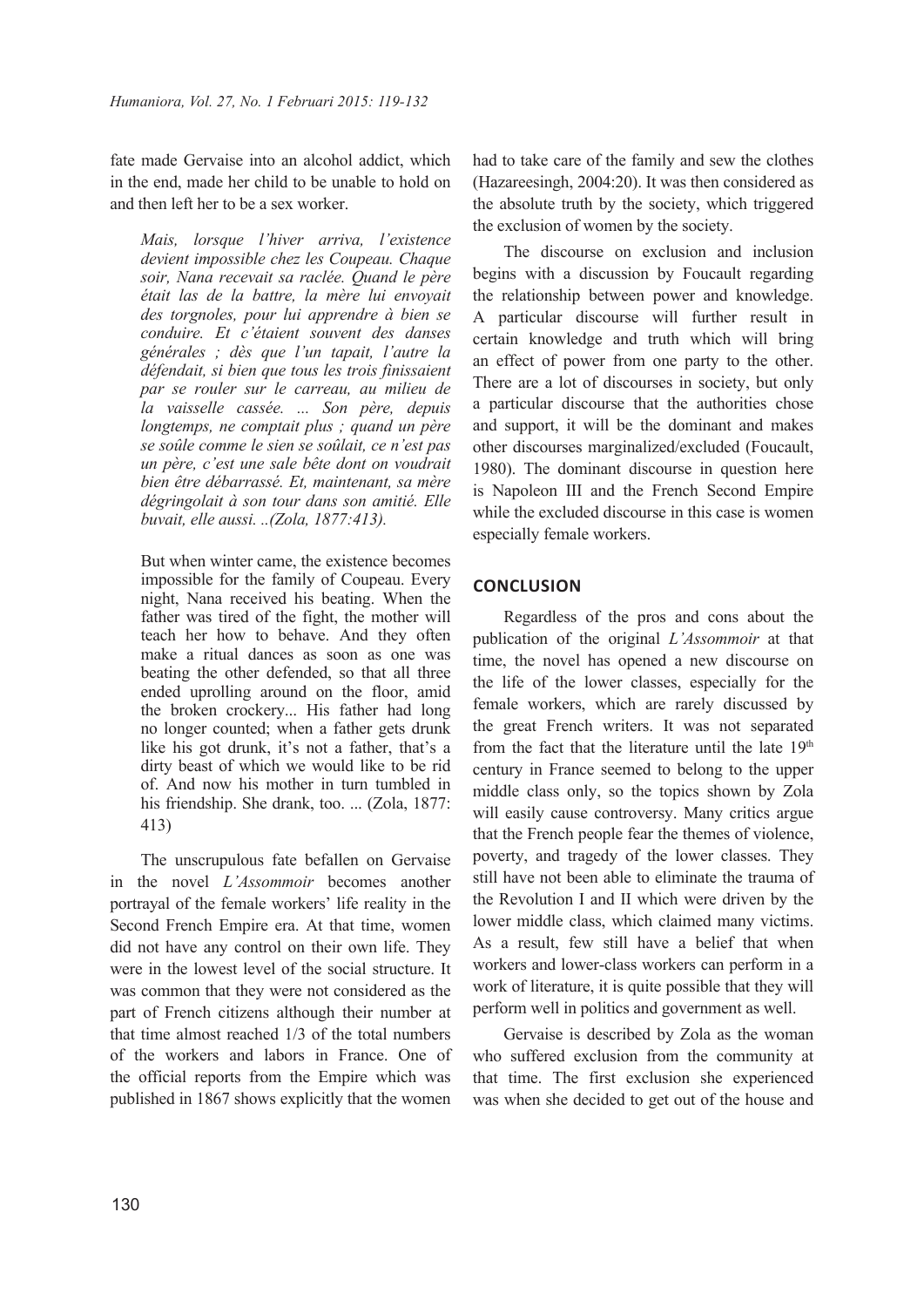eloped with Auguste Lantier. At that moment, Macquart family then isolated her because they considered that her actions tarnished the family's reputation. It describes how the women did not have the right to determine their lives in the family. They should be according to what is said by the family, i.e., what is said by the father as the head of the family. In addition to the explicit exclusion, Zola also tells the exclusion which occurred implicitly against Gervaise, for example when Goujet bragged about his job environment in a factory with a variety of machineries and heavy equipments that contained only male workers without any women in it. Gervaise who was then just nodded in agreement and admiration towards Goujet actually was experiencing an exclusion, because Goujet's statement implied that women as Gervaise could not work in the middle of the big machines. One of the places that she deserved to be in was the sink without big machines.

Bourdieu refers to it as symbolic power. He asserts that power works through the mastery of symbolic capital or invisible power capital (Bourdieu, 2010:49). In this condition, women do not even see or feel that the domination they are experiencing as something wrong, rather as something natural and reasonable. Gervaise as the representation of women at that time is accurately described by Zola as someone weak, dominated, even lost in a fight against the bad luck that happened to her and her family. Gervaise initially was still determined to fight and survive without the slightest touch of alcohol. However, at the end of the story she became the most devastated victim of alcohol addiction. She regarded it the right way out to crush her problems, which were related to patriarchal domination she experienced.

#### Note:

1 This writing is a part of a collaborative research funded by Dana Penelitian Fakultas Ilmu Budaya UGM (Faculty of Cultural Studies UGM Fund) with C scheme in 2013.

#### **REFERENCES**

- Apriliani, E. I., Prabasmoro, A. P., & Hudayat, A. Y. (2013). "Penggambaran Sosok Bapak Dalam Novel Il A Jamais Tué Personne, Mon Papa Karya Jean-Louis Fournier". *Jurnal Humaniora*, Vol. 25, No. 3.
- Astuti, T. M. P. (2012). "The Ever Failing Counter Movement: The Case Of Low Class Women Migration At Grobogan, Central Java". *Jurnal Humaniora*, Vol. 20, No. 2.
- Beauvior, Simone De. (1974). *The Second Sex.* Vintage Books: New York.
- Bourdieu, Pierre. (1998). *Dominasi Maskulin*. Yogyakarta: Jalasutra.
- Carpentier, J., Lebrun, F., & Le Goff, J. (1987). *Histoire de France.* Paris: Seuil.
- Chaitin, Gilbert D. 1999. "Listening Power: Flaubert, Zola, and the Politics of Style Indirect libre". *The French Review,* Vol. 72, No. 6 (May, 1999), pp. 1023-1037 (from: http://www.jstor.org/ stable/399499 accessed on 26 Maret 2013, 22:06)
- Damono, Sapardi Djoko. (1979). *Sosiologi Sastra: Sebuah Pengantar Ringkas.* Jakarta: Pusat Pembinaan dan Pengembangan Bahasa, Departemen Pendidikan dan Kebudayaan.
- Ditmore, Melissa Hope (ed.). (2006). *Encyclopedia of Prostitution and Sex Work.* London: Greenwood Press.
- Fairclough, Norman. (1992). *Discourse and Social Change.* Cambridge: Polity Press.
- Foley, Susan. K. (2004). *Women in France since 1789, The Meanings of Difference.* New York: Palgrave Macmillan.
- Hazareesingh, Sudhir. (2004). *The Saint-Napoleon: Celebrations Of Sovereignty In Nineteenth-Century France.* England: Harvard University Press.
- Husen, Ida Sundari. (2001). *Mengenal Pengarang-Pengarang Prancis Dari Abad ke Abad.* Jakarta: Grasindo.
- Hornby A. S. (2003). *Oxford Advanced Learner's Dictionary.* Oxford University Press: New York.